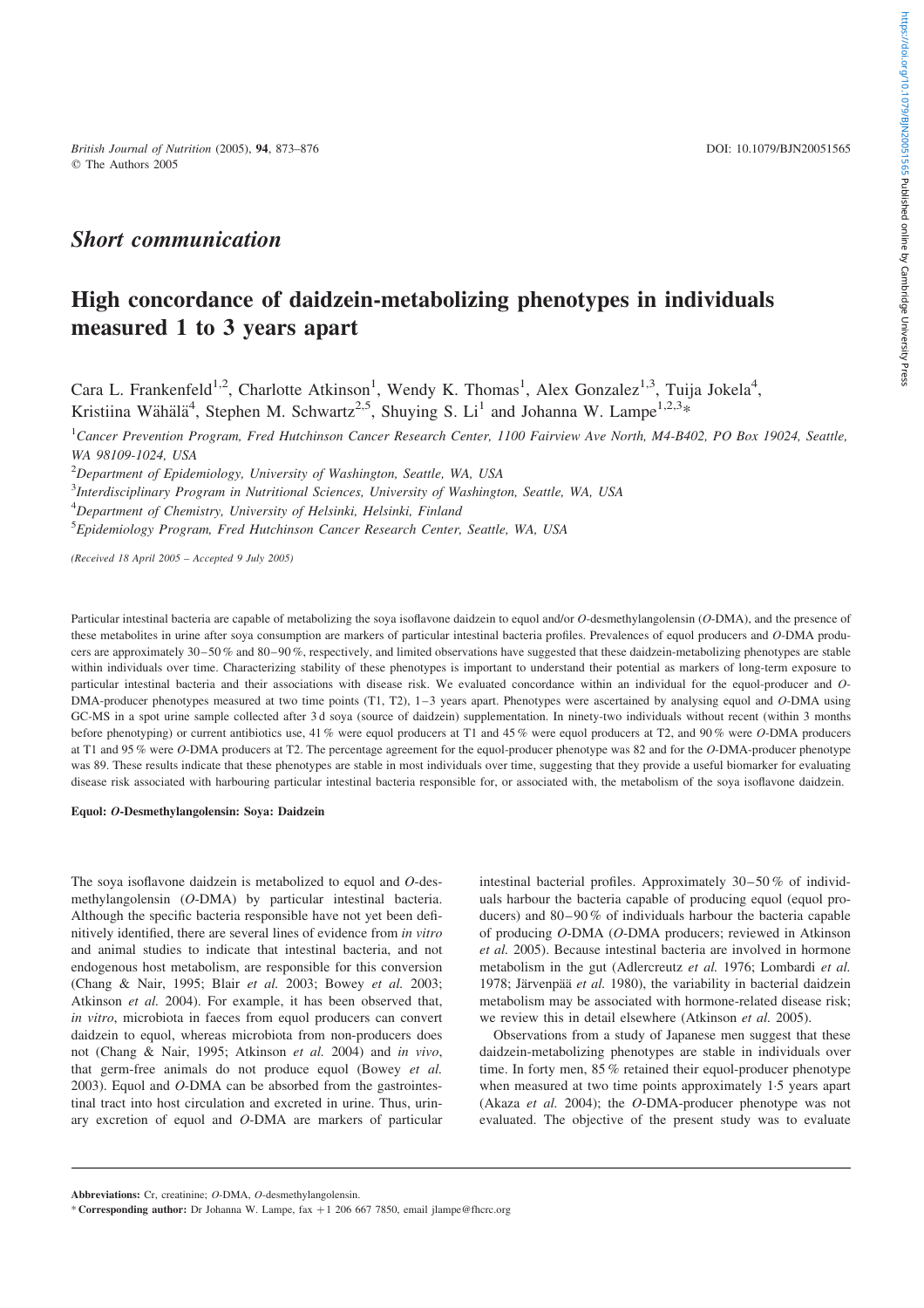within-individual concordance of equol-producer and O-DMAproducer phenotypes measured at two time points, 1–3 years apart, in a population of men, women and children living in the USA. Understanding the stability of these phenotypes over time will provide insight into their importance as markers of longterm exposure to particular intestinal bacteria.

### Materials and methods

Individuals who had previously participated in a family study of daidzein metabolism (Frankenfeld et al. 2004a) were approached to participate in a follow-up study. In order to achieve our target sample of 100 individuals, 182 individuals were mailed approach letters and consent forms. Urine samples were received from 112 of the 122 individuals who consented to participate in the followup. The Institutional Review Board at Fred Hutchinson Cancer Research Center approved all procedures and informed, written consent was obtained from all participants.

Participants followed the same protocol of soya consumption and urine collection as described in the parent study (Frankenfeld et al. 2004a). Briefly, each participant supplemented his/her usual diet with a soya food item once per d on three consecutive days. On the morning of the fourth day, each participant collected a firstvoid urine sample (50–80 ml). Urinary isoflavones are stable at room temperature for 14d (Frankenfeld et al. 2004a), which enabled participants to mail urine samples along with completed questionnaires to Fred Hutchinson Cancer Research Center. When a urine sample was received in the laboratory, it was aliquoted and stored at  $-20$  °C until analysis for isoflavonoids.

Participants completed a questionnaire that included questions about current weight and height, current antibiotics use, antibiotics use in the prior 3 months, and changes to diet and antibiotics use since they had participated in the parent study.

Urinary isoflavonoids (equol, O-DMA, daidzein and genistein) were analysed by the same method as used in the parent study. Urine samples were extracted with diethyl ether (Heinonen et al. 1999) and analysed for isoflavonoids by GC-MS as described elsewhere (Frankenfeld et al. 2004b). Given the sensitivity of the assay, urine concentrations less than 182 nmol/l (44 ng/ml in urine) of equol and 170 nmol/l  $(44 \text{ ng/ml}$  in urine) of  $O$ -DMA were considered below the level of quantification. Equol and O-DMA producers were defined as individuals with any concentration greater than the level of quantification of equol and O-DMA, respectively.

Prior to data analysis, ten individuals were excluded because daidzein and genistein concentrations were below the level of quantification suggesting non-compliance with soya consumption  $(n, 4)$ , or questionnaire information was incomplete  $(n, 4)$ , or we were unable to match the urine sample with the questionnaire because of suspected kit swapping between family members (n 2).

For the main analysis of phenotype concordance between the parent study (T1) and the follow-up study (T2), individuals without current or recent (within the 3 months prior to phenotyping at T2) antibiotics use were analysed. A separate analysis was conducted including all individuals. Percentage agreement was defined as the number of concordant individuals divided by the total number of individuals multiplied by 100. The  $\kappa$  statistic, a measure of agreement that corrects for agreement observed by chance defined as  $\kappa =$  (observed – expected proportion in agreement)/  $(1 - expected proportion in agreement)$  (Thompson & Walter, 1988), and its standard error were calculated using Stata 8.2 (Stata Corporation, College Station, TX, USA). Frequency tables were generated to explore potential factors associated with phenotype discordance.

# **Results**

Percentage agreement between T1 and T2 for the equol-producer phenotype was 81 ( $\kappa$  0.64, se 0.10) and for the *O*-DMA-producer phenotype was 89 ( $\kappa$  0.27, se 0.10; Table 1). Including individuals with current and recent antibiotics use did not markedly alter the percentage agreement: 81 for the equol-producer phenotype ( $\kappa$  0.61, se 0.10) and 86 for the *O*-DMA-producer phenotype  $(\kappa 0.22, \text{SE } 0.09).$ 

There was no apparent relationship between urinary equol and O-DMA concentrations with phenotype concordance. Equol concentrations in producers had wide variation, but were overall similar in equol-producing concordant individuals (T1: mean  $4.3 \mu$ g/mg creatinine (Cr) (SD  $3.6$ ), T2: mean  $3.7 \mu$ g/ mg Cr (SD 2·2)) and discordant individuals who were producers at T1 but not T2 (T1: mean  $2.3 \mu$ g/mg Cr (SD 4.0)) and discordant individuals who were producers at T2 but not T1 (T2: mean 5·8 mg/mg Cr (SD 5·9)). O-DMA concentrations were also similar in O-DMA-producing concordant individuals (T1: mean  $2.1 \mu g$ /

Table 1. Equol-producer and O-desmethylangolensin (O-DMA)-producer phenotypes in ninety-two individuals measured at two time points (T1 and T2), 1–3 years apart, who were not taking antibiotics or had not used antibiotics in the 3 months prior to phenotyping at either measurement

|  |  | (Values are $n$ with % of the total in parentheses) |
|--|--|-----------------------------------------------------|
|--|--|-----------------------------------------------------|

|                          |                    | Phenotype at T2 |                    |          |
|--------------------------|--------------------|-----------------|--------------------|----------|
|                          |                    | Equol producer  | Equol non-producer | Totals   |
| Equol-producer phenotype |                    |                 |                    |          |
| Phenotype at T1          | Equol producer     | 31(34)          | 10(11)             | 41 (45)  |
|                          | Equol non-producer | 7(8)            | 44 (47)            | 51 (55)  |
|                          |                    | 38(41)          | 54 (59)            | 92 (100) |
|                          |                    | O-DMA producer  | O-DMA non-producer |          |
| O-DMA-producer phenotype |                    |                 |                    |          |
| Phenotype at T1          | O-DMA producer     | 80 (87)         | 7(8)               | 87 (95)  |
|                          | O-DMA non-producer | 3(3)            | 2(2)               | 5(5)     |
|                          |                    | 83 (90)         | 9(10)              | 92 (100) |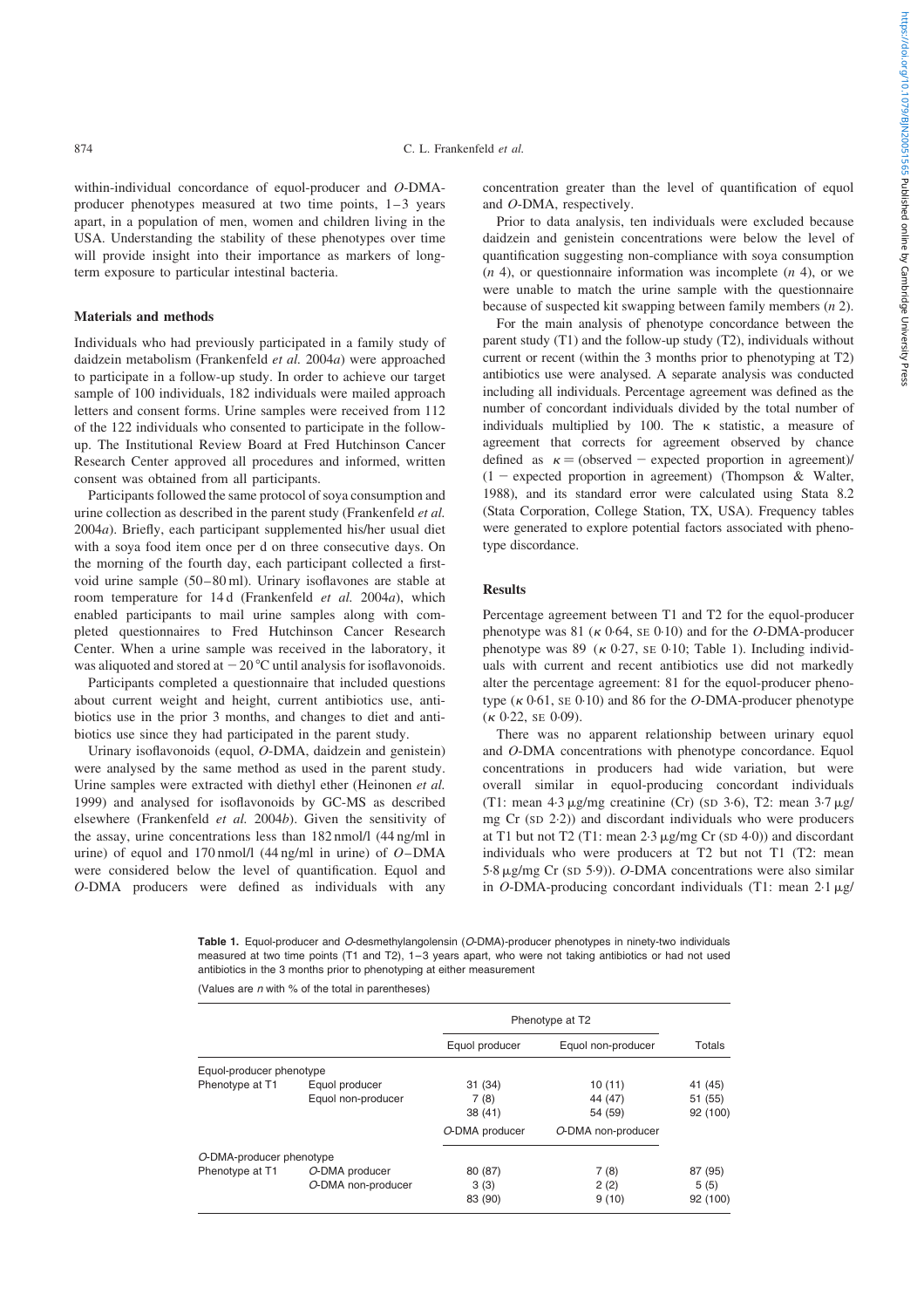$\mu$ g Cr (SD 2·3), T2: 3·6  $\mu$ g/mg Cr (SD 3·1)) and discordant individuals who were producers at T1 but not T2 (T1: mean  $1.8 \,\mu\text{g/mg}$  Cr (SD 2.1)) and discordant individuals who were producers at T2 but not T1 (T2: mean  $2.7 \mu$ g/mg Cr (SD 3.1)).

Sex, race, age, change in weight, antibiotics use since participating in the parent study, dietary change and time between phenotyping measurements did not appear to be strongly associated with concordance for either phenotype (data not shown).

Among two individuals with current antibiotics use at T2, one was concordant for equol-producer phenotype and one was concordant for O-DMA-producer phenotype. Among eight individuals who reported antibiotics use in the 3 months prior to T2 phenotyping, four were concordant for equol-producer phenotype and six were concordant for O-DMA-producer phenotype. Among seventeen individuals who reported antibiotics use since participation in the parent study but not within the 3 months prior to phenotyping, twelve were concordant for equol-producer phenotype and thirteen were concordant for O-DMA-producer phenotype.

## **Discussion**

We observed a high degree of agreement between equol-producer and O-DMA-producer phenotypes within an individual over a 1–3-year period. While we know of no studies that have measured the stability of the O-DMA-producer phenotype over time, our observations for the equol-producer phenotype are similar to those of Akaza et al. (2004). In their study of forty Japanese men, 85 % of the men retained their equol-producer phenotype, based on serum equol concentrations, which were measured twice between 144 and 616 d apart. Our observations are also consistent with several small studies of intestinal bacterial profiles in adults and in infants post-weaning, in which the presence of particular bacterial profiles, as characterized by molecular techniques, appear relatively stable over time (Zoetendal et al. 1998; Favier et al. 2002).

The stability of these phenotypes over time is an important consideration for evaluating associations between these daidzeinmetabolizing phenotypes and disease risk and for evaluating these phenotypes as effect modifiers of associations between soya intake and disease risk. Because concordance is not perfect over time, a degree of misclassification is expected when phenotypes are ascertained at only one time point. Based on assumptions of non-differential misclassification and that the phenotypes have been measured at T1 and T2 with equal sensitivity, equal specificity and have independent error probabilities, we can roughly calculate the expected magnitude of bias towards the null of the risk estimate. Using  $\kappa$ , an approximation of the odds ratio attenuation can be calculated using the formula  $OR_0 =$  $(OR_T - 1)\kappa + 1$ , as described by Thompson & Walter (1988), where  $OR<sub>O</sub>$  is the risk estimate that would be observed in the population given the true risk  $(OR_T)$  and degree of misclassification  $(\kappa)$ . If we assume, for example, that the true risk of disease in equol and O-DMA non-producers is 50 % greater than the risk in equol and O-DMA producers ( $OR_T = 1.50$ ), we would expect to observe  $OR<sub>O</sub> = 1.32$  for the equol-producer phenotype and  $OR<sub>O</sub> = 1.14$  for *O*-DMA-producer phenotype. These estimates suggest that associations of these phenotypes and disease risk are detectable despite the potential for some misclassification. However, as illustrated by this odds ratio attenuation, detection of association of the O-DMA-producer phenotype with disease

may be more difficult because most individuals are O-DMA producers. Potential misclassification should be considered when estimating the number of study participants needed.

We observed that some individuals were phenotype-discordant between the two phenotyping measurements. Discordance between the two phenotyping measurements did not appear to be associated with demographic factors, diet, urinary equol and O-DMA concentrations or antibiotics use. In an in vitro study (Atkinson et al. 2004), we observed that antibiotics altered the equol-producing and O-DMA-producing capabilities in faecal samples from some individuals but not all individuals, suggesting that the bacteria responsible for these phenotypes vary between individuals. It is possible that individuals with particular daidzein-metabolizing bacteria are more likely to become discordant over time, but this is not possible to evaluate until the bacteria responsible for the phenotypes are definitively identified.

There are two notable limitations of the present study. One, the time interval between the two measurements was relatively short; phenotype concordance over longer periods of time should be evaluated in future studies. Two, the two urine samples for each individual were analysed by GC-MS at different times. For the comparisons presented in this study, although interbatch variation is generally larger than within-batch variation, we do not believe that analysing an individual's two samples separately biased the results, because GC-MS analyses were conducted using the same technician and protocol at both time points.

The high degree of concordance observed in this study suggests that these phenotypes are useful as biomarkers of exposure to intestinal bacteria responsible for, or associated with, daidzein metabolism. Further work is needed to evaluate concordance over longer periods of time and to characterize factors associated with discordance over time.

#### Acknowledgements

This work was supported by the National Institutes of Health, grants R03CA089785 and R01CA097366. C. L. F. is currently a Cancer Prevention Fellow in the Division of Cancer Prevention, National Cancer Institute, National Institutes of Health. The work was carried out partially within the EU-Project PHYTOHEALTH QLRT-2001-02 453. This study does not necessarily reflect the views of the Commission and in no way anticipates the Commission's future policy in this area.

# References

- Adlercreutz H, Martin F, Pulkkinen M, Dencker H, Rimer U, Sjöberg N-O & Tikkanen MJ (1976) Intestinal metabolism of estrogens. J Clin Endocrinol Metab 43, 497–505.
- Akaza H, Miyanaga N, Takashima N, et al. (2004) Comparisons of percent equol producers between prostate cancer patients and controls: case-controlled studies of isoflavones in Japanese, Korean and American residents. Jpn J Clin Oncol 34, 86–89.
- Atkinson C, Berman S, Humbert O & Lampe JW (2004) In vitro incubation of human feces with daidzein and antibiotics suggests interindividual differences in the bacteria responsible for equol production. J Nutr 134, 596–599.
- Atkinson C, Frankenfeld CL & Lampe JW (2005) Gut bacterial metabolism of the soy isoflavone daidzein: exploring the relevance to human health. Exp Biol Med (Maywood) 230, 155–170.